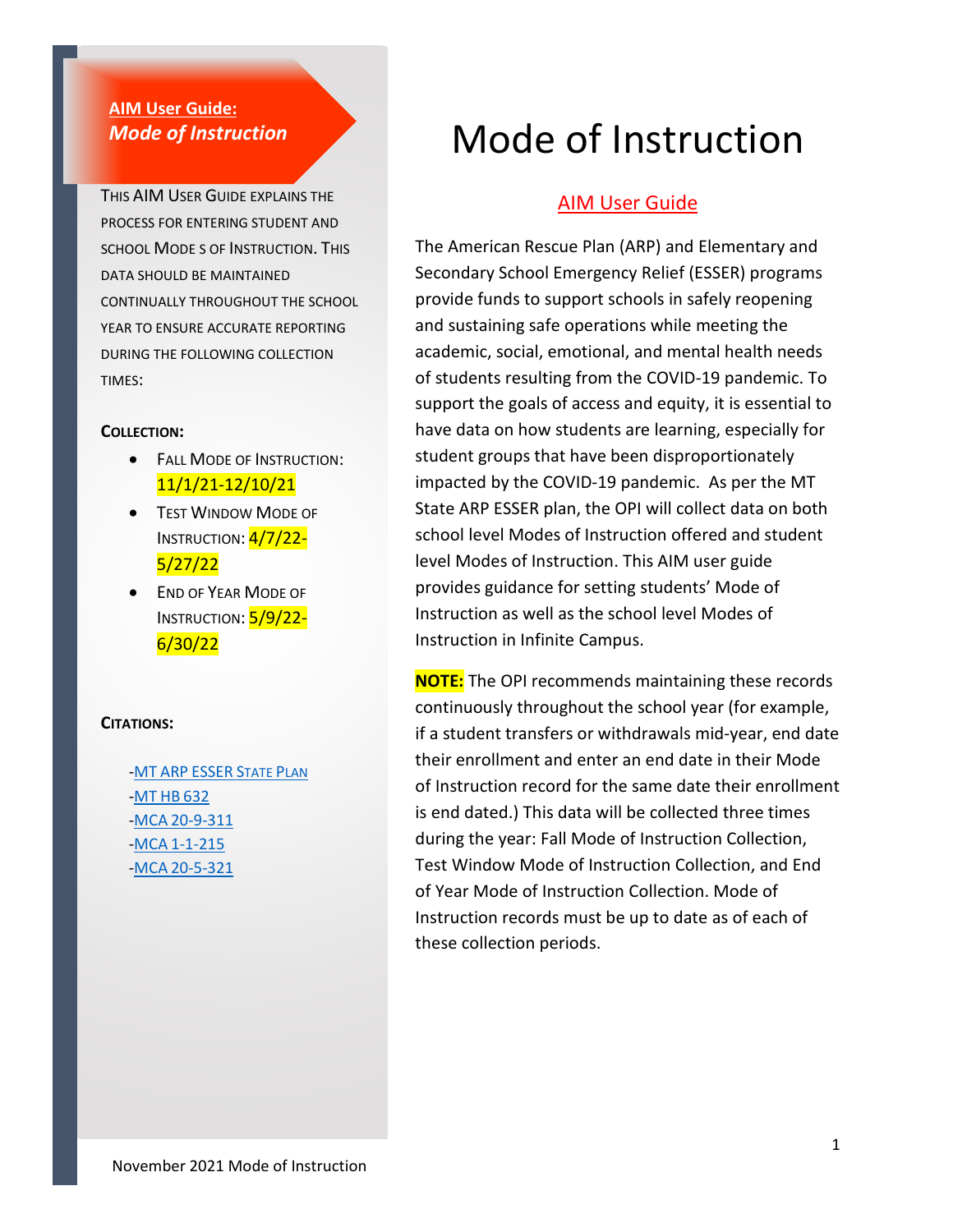# Table of Contents

| File Import Method: (End Dating Current Records/Adding Additional Records in Mass) 10 |  |
|---------------------------------------------------------------------------------------|--|
|                                                                                       |  |
|                                                                                       |  |
|                                                                                       |  |
|                                                                                       |  |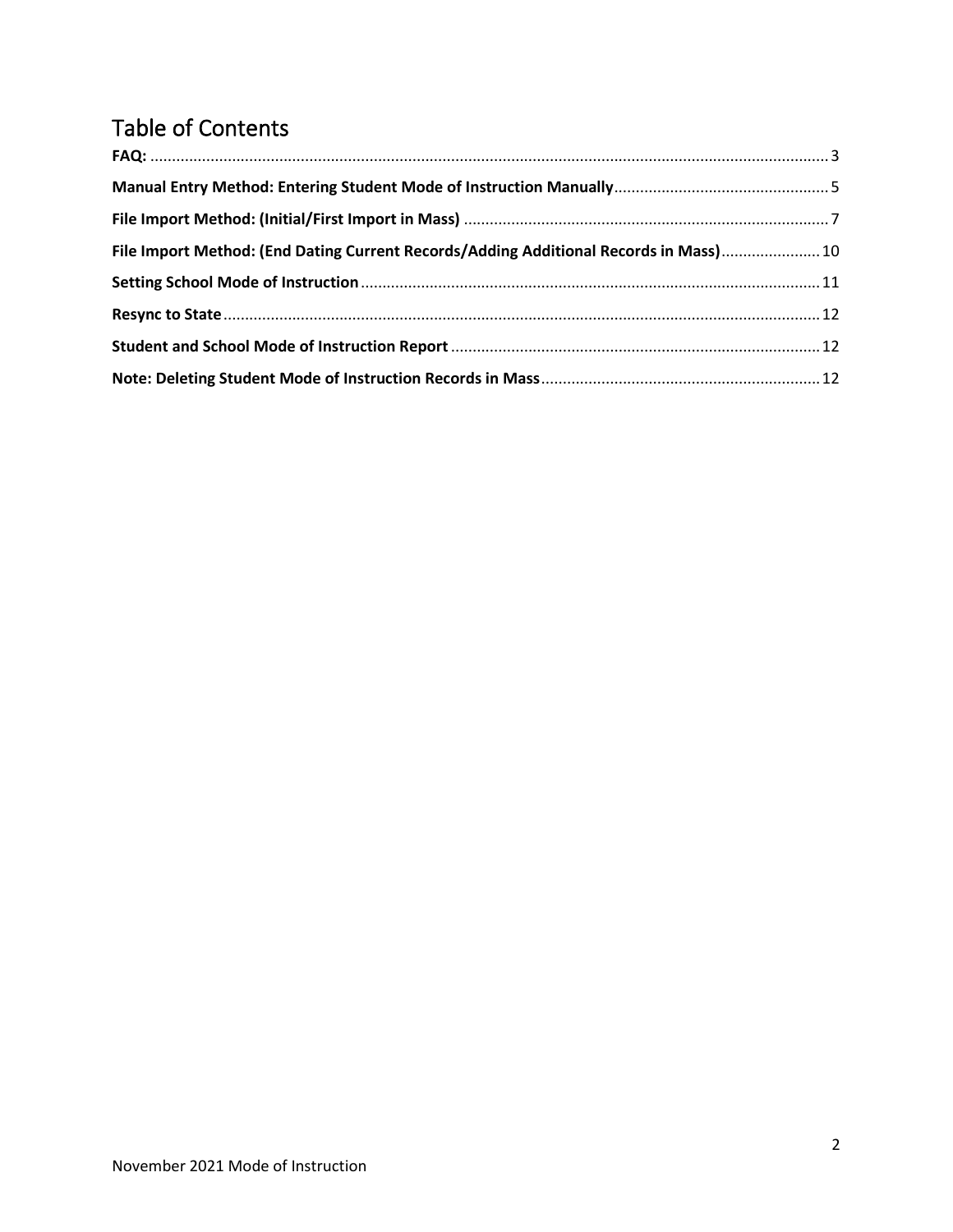### <span id="page-2-0"></span>FAQ:

**Can I change an individual student's Mode of Instruction?** Yes, the manual entry method allows users to enter/modify/add Mode of Instruction records. See page 5.

**When should this data be entered?** The Mode of Instruction should be kept up to date throughout the school year. Whenever a student's Mode of Instruction changes or if the school changes its Mode of Instruction, the student record's should be updated to reflect the change as soon as possible. This data is collected three times during the school year: Fall Mode of Instruction Collection, Test Window Mode of Instruction Collection, and End of Year Mode of Instruction Collection.

**We have a student that is transferring out, will the end date on their enrollment automatically populate into the end date on their Mode if Instruction record?** No, the Mode of Instruction end date does not auto populate when the enrollment is end dated. It must be entered manually.

**Our school only has one Mode of Instruction offered currently. Can I mass set the Mode of Instruction for all students?** Yes, the file import method allows districts to mass set Modes of Instruction for students. See page 7.

**Our school utilizes various Modes of Instruction. Can I use the import file method to set individual Modes of Instruction per student?** Yes, the file import allows for mapping so that the file may contain more than one Mode of Instruction. See page 7.

**Can the Start Dates for our student's Modes of Instructions be overwritten using the file import process?** No, the file import process allows for End Dates or Modes of Instruction to be entered or overwritten but does not allow for Start Dates to be altered once they have been entered (unless they are changed individually under the student's record). Please contact the [AIM Unit](https://opiservicedesk.opi.mt.gov/help/servicedesk/customer/portal/7/user/login?nosaml&destination=portal/7) regarding deleting records in mass that have the wrong Start Dates.

**We did an initial import at the beginning of the year to mass set our students Mode of Instruction, and now we need to ender End Dates for them and/or enter a new Mode of Instruction record for all the students. How do I do this?** The map for the file import process must be altered to allow for an overwrite/edit of records to occur. See page 10.

**We have a student whose Mode of Instruction was set to Full-time In-Person at the beginning of the year, but is now going to be learning remotely. How do I make this change?** The student's current Mode of Instruction should be end-dated for the last day that student received instruction in that Mode of Instruction. Then, a new Mode of Instruction record should be created with a start date of the first day of instruction in the new Mode of Instruction.

**Our students never changed Modes of Instruction throughout the school year. Do I need to do anything with their records?** Yes, if by the end of the school year students have not changed Modes of Instruction, simply enter the end date in their Mode of Instruction record which would be the last day of school/instruction.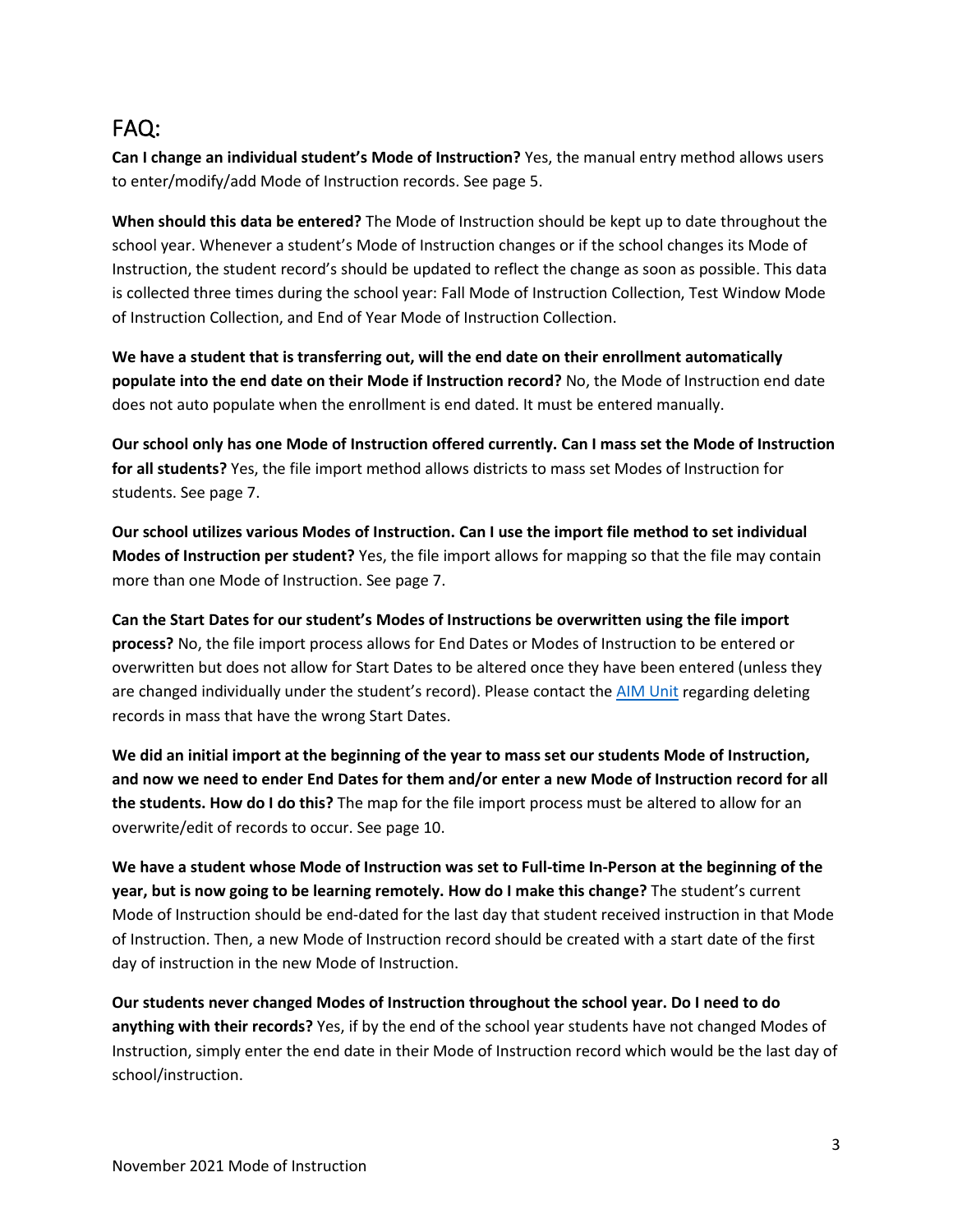**If there is a change made in the Mode of Instruction that is being offered by the school, does each student's Mode of Instruction need to be changed?** The students' Mode of Instruction does not automatically change according to what the school Mode of Instruction is set to. The students' Mode of Instruction can be updated by using the import method to mass set students Mode of Instruction if the change at the school level affects all students. Alternately, if the change in the Mode of Instruction that is offered by the school affects only a portion of students, those individual students Mode of Instruction can be updated manually.

**We have a student that was quarantined. This student has a Full-Time In-Person Mode of Instruction record. The student will remain at home to finish out the school year remote learning instead of returning after the quarantine period has ended. Do we need to change the student's Mode of Instruction record?** In general, the student Mode of Instruction value should be changed whenever the situation has changed for the students learning mode. In this scenario, enter an end date for the current 'Full-Time In-Person' Mode of Instruction record for that student and then create a new record with the new 'Remote or Online Only' Mode of Instruction with a start date of the first day the student started learning remotely. In some cases the district may decide to identify the student as Hybrid-Both Remote and in-Person, when the change to the mode is frequent.

**We have some students who attend under a Student Attendance Agreement who live outside of the district. If we change their Mode of Instruction from Full-Time In-Person to Remote learning, does this impact ANB funding?** If you have an out of district student attending your school under a Student Attendance Agreement AND the student's current mode of instruction is either Hybrid or Remote on either the Fall or Spring Count Dates, the student's eligibility for ANB *may* be affected. Contact [Nicole](mailto:nthuotte@mt.gov)  [Thuotte](mailto:nthuotte@mt.gov) in School Finance (444-4424) prior to these Count Dates to see if the district qualifies for an ANB exception. [MCA 20-9-311.](https://leg.mt.gov/bills/mca/title_0200/chapter_0090/part_0030/section_0110/0200-0090-0030-0110.html)

**We want to change the Mode of Instruction from Full-Time In-Person to Remote learning for an entire grade level, does this have an impact on ANB funding?** If the school decides to change the Mode of Instruction at a school level or for a large group of students to Remote learning, please contact Nicole [Thuotte](mailto:nthuotte@mt.gov) in School Finance (444-4424) *prior* to the Fall and Spring Count Dates to see if the district qualifies for an ANB exception in this situation[. MCA 20-9-311.](https://leg.mt.gov/bills/mca/title_0200/chapter_0090/part_0030/section_0110/0200-0090-0030-0110.html)

**We have out-of-district students enrolled in our fully remote learning program, can these students be included in ANB funding?** A student enrolled in an educational program or course provided at district expense using electronic or offsite delivery methods, including but not limited to tutoring, distance learning programs, online programs, and technology delivered learning programs, while attending a school of the district must meet the residency requirements for that district as provided in [MCA 1-1-215](https://leg.mt.gov/bills/mca/title_0010/chapter_0010/part_0020/section_0150/0010-0010-0020-0150.html) or attend school in the district under a mandatory attendance agreement as provided in [MCA 20-5-321;](https://leg.mt.gov/bills/mca/title_0200/chapter_0050/part_0030/section_0210/0200-0050-0030-0210.html) [MCA 20-9-311.](https://leg.mt.gov/bills/mca/title_0200/chapter_0090/part_0030/section_0110/0200-0090-0030-0110.html)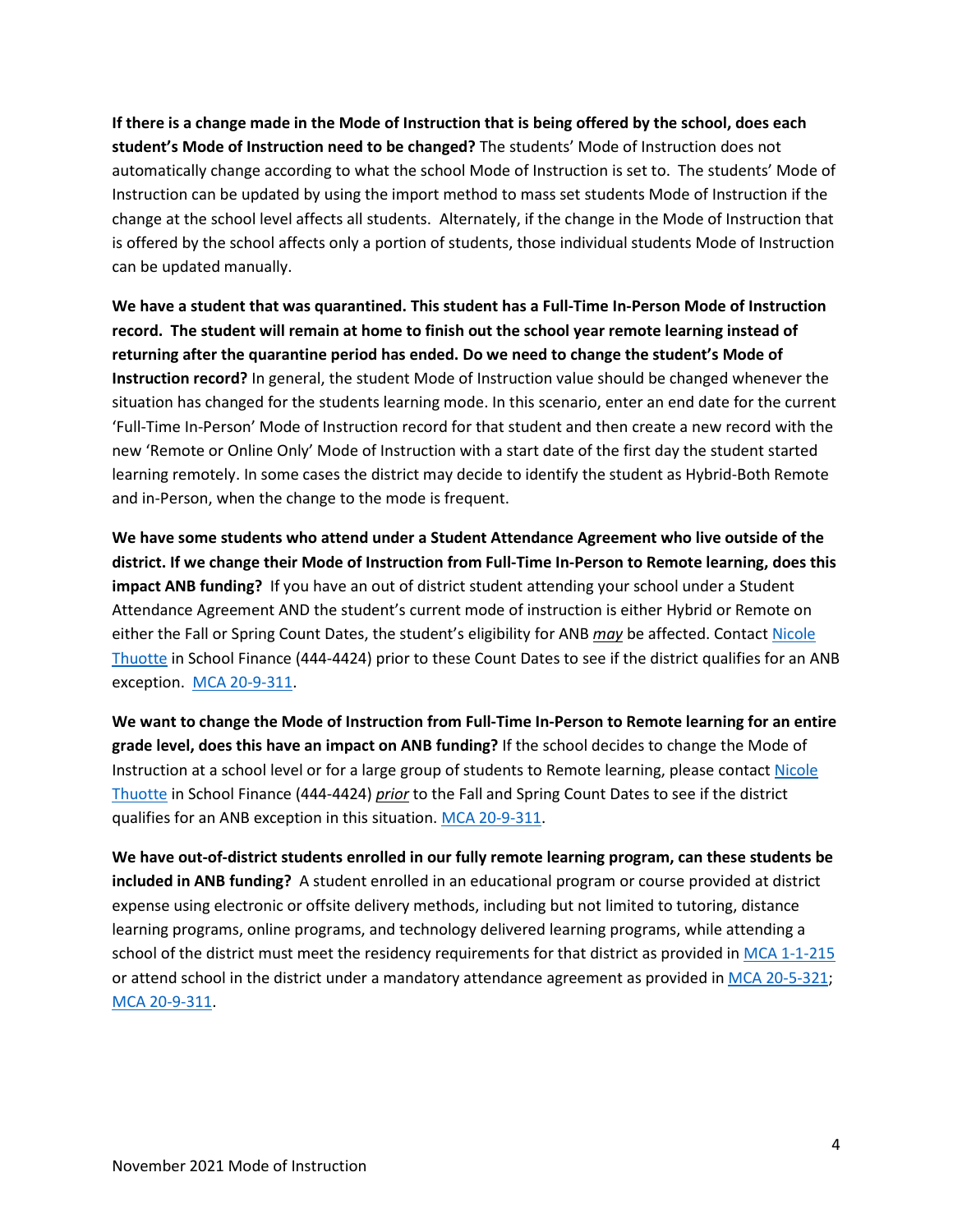# <span id="page-4-0"></span>Manual Entry Method: Entering Student Mode of Instruction Manually

Path: Index > Student Information > Program Participation > State Programs > MT Instruction Mode

Districts have the ability to enter students' mode of instruction manually or via a mapped file import. The following steps provide guidance for manual entry of the student's mode of instruction. **NOTE:** The OPI recommends maintaining these records continuously throughout the school year. This data will be collected three times during the year: Fall Mode of Instruction Collection, Test Window Mode of Instruction Collection, and End of Year Mode of Instruction Collection. Mode of Instruction records must be up to date as of each of these collection periods.

- **1.** Select the **year** and **school** from the tool bar. A school *must* be selected.
- **2.** Navigate to the **Search** tab. Select *Student* from the menu. To view all students enrolled in your selected school, click **Go**. To view a specific student, enter the students name in the search box, then click **Go**.
- **3.** Click on the student name from the search results list.
- **4.** Navigate to the **Index** tab.
- **5.** Select **Student Information.**
- **6.** Select **Program Participation**.
- **7.** Select **State Programs**.
- **8.** Click on the **MT Instruction Mode** tab located next to the CTE Participant tab.
- **9.** Click **New** to enter a new mode of instruction record.
- **10.** The **Instruction School** number field will automatically populate with the number of the school that is selected from the tool bar.
- **11.** The **Start Date** will be the first day of instruction for the type of mode of instruction the student is participating in. If a student changes their mode of instruction at any time during the school year, enter an **End Date** for the current mode of instruction record and enter a new mode of instruction record with a **Start Date** of the first day of instruction for the new mode of instruction. If the student never changes their

| <b>CTE Participant</b>                               | <b>MT Instruction Mode</b>        |                         |                             |
|------------------------------------------------------|-----------------------------------|-------------------------|-----------------------------|
| e<br><b>New</b><br>Ŧ                                 | Save<br><b>Delete</b><br>$\infty$ | Print                   |                             |
| <b>Instruction Mode Summary</b><br><b>Start Date</b> | <b>End Date</b>                   | <b>Instruction Mode</b> | <b>Instruction School</b>   |
|                                                      |                                   |                         |                             |
|                                                      |                                   |                         |                             |
|                                                      |                                   |                         |                             |
| <b>MT Instruction Mode Detail</b>                    |                                   |                         |                             |
| *Start Date<br>Ta                                    |                                   | <b>End Date</b><br>Ta   | *Instruction School<br>0413 |
| *Instruction Mode                                    |                                   |                         | $\check{ }$                 |
| <b>District Defined Elements</b>                     |                                   |                         |                             |

mode of instruction, the **End Date** will be the last day of instruction for that school year. **NOTE:** The OPI recommends maintaining these records continuously throughout the school year. This data will be collected three times during the year: Fall Mode of Instruction Collection, Test Window Mode of Instruction Collection, and End of Year Mode of Instruction Collection. Mode of Instruction records must be up to date as of each of these collection periods.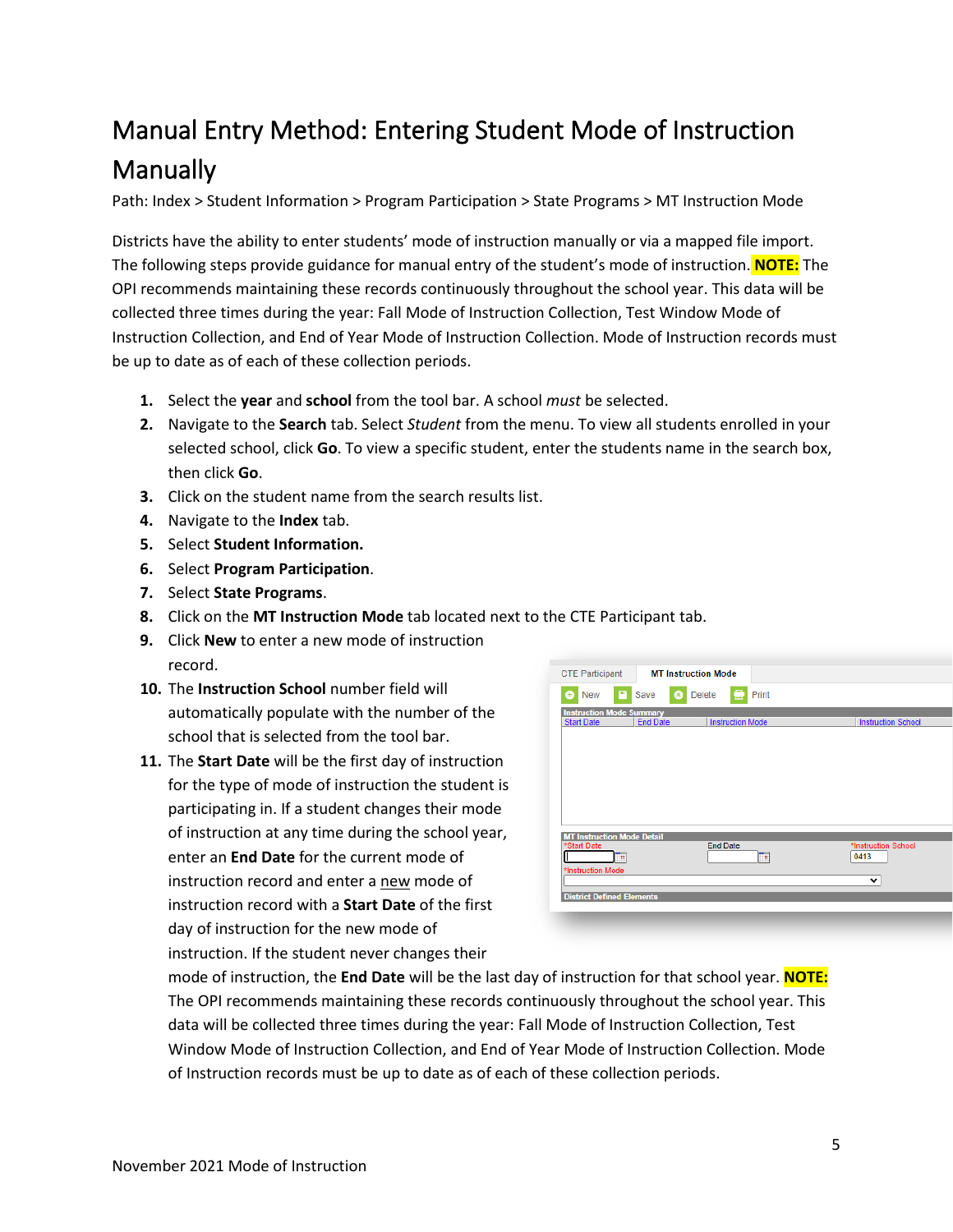**12.** Enter the **Instruction Mode** by selecting the mode of instruction option from the drop-down list that is applicable to the student. Options are:

| Code   | Label                                     | <b>Definition</b>                                               | <b>Example</b>                                                                                                                                                            |
|--------|-------------------------------------------|-----------------------------------------------------------------|---------------------------------------------------------------------------------------------------------------------------------------------------------------------------|
| $01 =$ | Full-Time In-Person                       | (in-person only, no times of<br>remote instruction)             | Learning within the school<br>property/building.                                                                                                                          |
| $02 =$ | Hybrid - Both<br>Remote and In-<br>Person | (some remote and some in-<br>person instruction)                | Learning through a combination<br>of modalities such as learning<br>within school property/building<br>on some days and learning<br>remotely or at home on other<br>days. |
| $03 =$ | Remote or Online<br>Only                  | (remote learning only, no<br>times of in-person<br>instruction) | Learning remotely at home<br>through instructional packets<br>and/or online learning supports.                                                                            |

**13.** Click **Save**. Repeat for additional students.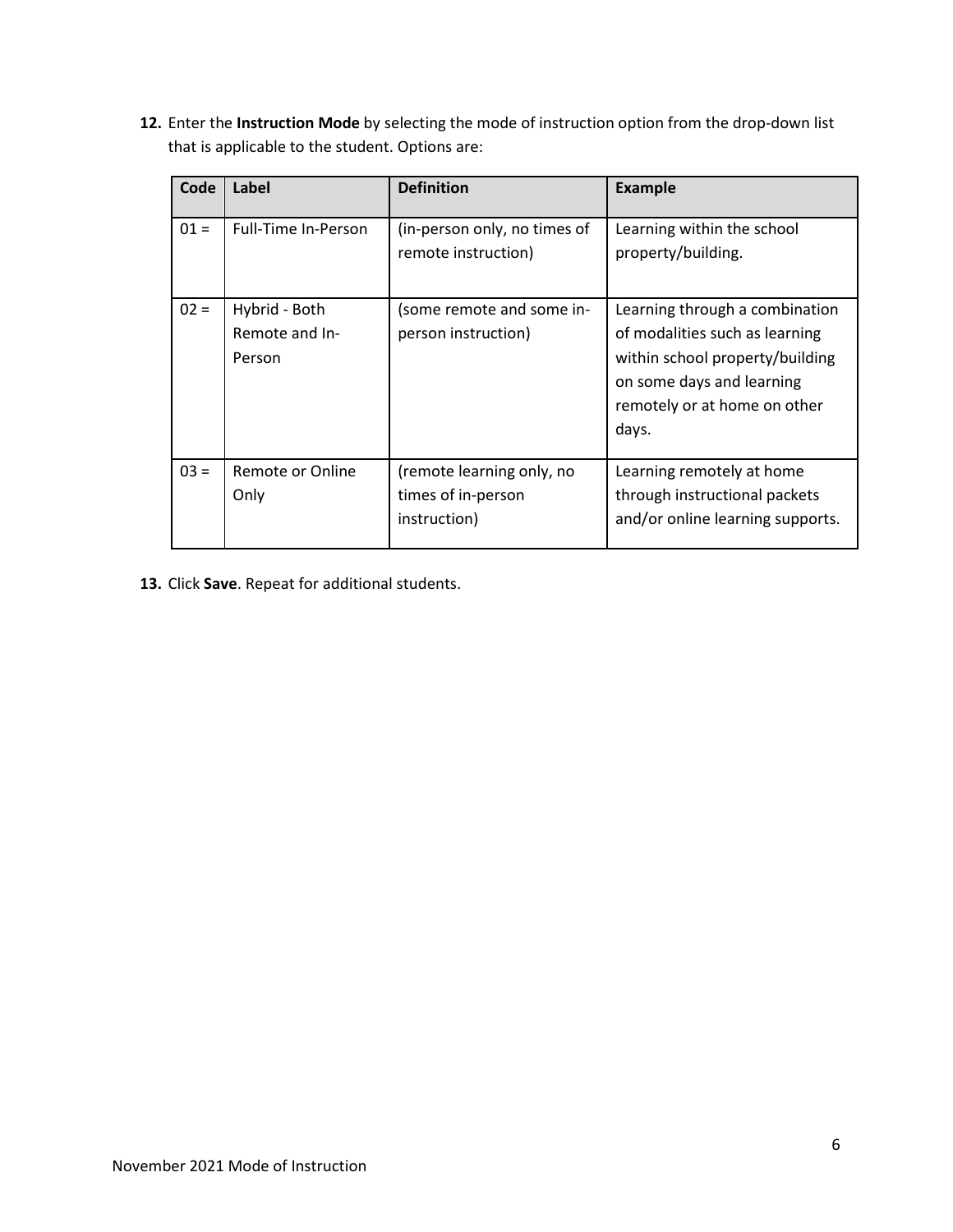# <span id="page-6-0"></span>File Import Method: (Initial/First Import in Mass)

Path: Index > Program Admin > Federal/State Program Updater

Districts have the ability to enter students' mode of instruction manually or via a mapped file import. The following steps provide guidance for importing and mapping a student mode of instruction import file. **NOTE:** The OPI recommends maintaining these records continuously throughout the school year. This data will be collected three times during the year: Fall Mode of Instruction Collection, Test Window Mode of Instruction Collection, and End of Year Mode of Instruction Collection. Mode of Instruction records must be up to date as of each of these collection periods.

**1.** Open the [Student Mode of Instruction Import Template,](https://opi.mt.gov/Portals/182/Page%20Files/AIM/3%20AIM%20UPLOAD%20TEMPLATES/Student%20Mode%20of%20Instruction.xlsx?ver=2021-09-01-111233-553) pictured below.

|                                                                                                | B.                |                 | $C \parallel D$   |               | $E \parallel F$ | $-$ G $-$ | $-H$ |  | К |  | N                                                                                                                                        |
|------------------------------------------------------------------------------------------------|-------------------|-----------------|-------------------|---------------|-----------------|-----------|------|--|---|--|------------------------------------------------------------------------------------------------------------------------------------------|
| DELETE rows 1, 2, and 3 prior to saving as a text(tab delimited) file -HEADER ROW NOT REQUIRED |                   |                 |                   |               |                 |           |      |  |   |  |                                                                                                                                          |
| Field 1                                                                                        | Field 2           | Field 3         | Field 4           | Field 5       |                 |           |      |  |   |  |                                                                                                                                          |
| Student<br>State ID                                                                            | <b>Start Date</b> | <b>End Date</b> | <b>nstruction</b> | <b>School</b> |                 |           |      |  |   |  |                                                                                                                                          |
|                                                                                                |                   |                 | <b>Mode</b>       | <b>Number</b> |                 |           |      |  |   |  |                                                                                                                                          |
|                                                                                                |                   |                 |                   |               |                 |           |      |  |   |  |                                                                                                                                          |
|                                                                                                |                   |                 |                   |               |                 |           |      |  |   |  |                                                                                                                                          |
|                                                                                                |                   |                 |                   |               |                 |           |      |  |   |  |                                                                                                                                          |
|                                                                                                |                   |                 |                   |               |                 |           |      |  |   |  | *Fields in Red must be populated. Template last updated 9/2021. Hover over the small red arrows in the field boxes above for information |
|                                                                                                |                   |                 |                   |               |                 |           |      |  |   |  |                                                                                                                                          |
|                                                                                                |                   |                 |                   |               |                 |           |      |  |   |  |                                                                                                                                          |

- **2.** Each line represents one record. Populate Field 1 with your **Students' State ID's**.
- **3.** Populate Field 2 with a **Start Date**. The **Start Date** will be the first day of instruction for the type of mode of instruction the student is participating in. So, your first import will likely have a start date of the first day of school. **Start Date** must fall within the student's current enrollment date.
- **4.** Populate Field 3 with an **End Date(optional: this can be left blank if the End Date is not known)**. The **End Date** will represent the last day of instruction the student receives under that particular mode of instruction. NOTE: If a student has a change to their mode of instruction at any time during the school year, enter an **End Date** for the current mode of instruction record and enter a new mode of instruction record with a **Start Date** of the first day of instruction for the new mode of instruction. If the student never changes their mode of instruction, the **End Date** will be the last day of instruction for that school year. **End Date** must fall within the student's current enrollment date.
- **5.** Populate Field 4 with the **Instruction Mode** for the student. Enter the numerical value only into this field. Must be zero padded, for example 1 must be entered as 01. Options are: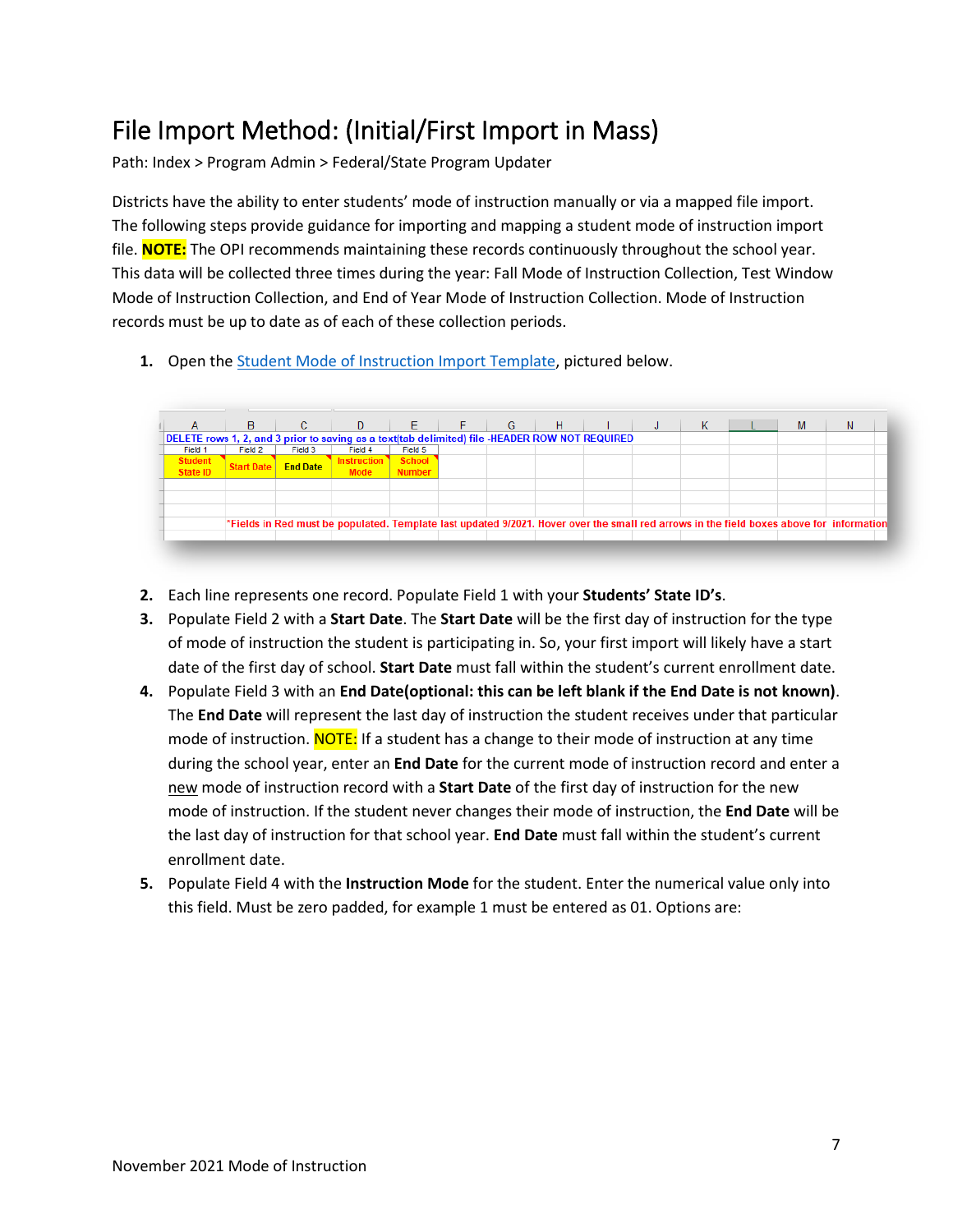| Code   | Label                                     | <b>Definition</b>                                               | <b>Example</b>                                                                                                                                                            |
|--------|-------------------------------------------|-----------------------------------------------------------------|---------------------------------------------------------------------------------------------------------------------------------------------------------------------------|
| $01 =$ | Full-Time In-Person                       | (in-person only, no times of<br>remote instruction)             | Learning within the school<br>property/building.                                                                                                                          |
| $02 =$ | Hybrid - Both<br>Remote and In-<br>Person | (some remote and some in-<br>person instruction)                | Learning through a combination<br>of modalities such as learning<br>within school property/building<br>on some days and learning<br>remotely or at home on other<br>days. |
| $03 =$ | Remote or Online<br>Only                  | (remote learning only, no<br>times of in-person<br>instruction) | Learning remotely at home<br>through instructional packets<br>and/or online learning supports.                                                                            |

- **6.** Populate the **School Number**. This is the designated school number for which the student is enrolled. It is an OPI code assigned to the school. To find this number in Campus go to: system administration > Resources > School - choose school and look for 'state school number' at top.
- **7.** Once you have completed filling the template with your student data, delete the first three rows inside of the template. **NOTE: A Header Row is not required for this import.**
- **8.** Save the template as a **txt. tab delimited file**.
- **9.** Navigate to the **Index** tab in Infinite Campus.
- **10.** Select **Program Admin**.
- **11.** Select **Federal/State Program Updater**.
- **12.** Select **MT Instruction Mode** from the **Select Federal Program** dropdown.
- **13.** Select **Add/Edit Participation** under **Import File**.
- **14.** Click **Next**.
- **15.** Click **New** under the **Saved Import Mappings** box.
- **16.** Enter a **Mapping Name**: for example, MOI1 for Mode of Instruction 1. Mappings can be added later, or edited and deleted at any time.
- **17.** Select **Tab Delimited** from the *What is the file type?* field.
- **18.** Select **State ID** from the *What identifier(s) in the import file will be used to match to students?* field.
- **19.** Click **Save**. You now have a saved import map in the *Saved Import Mappings* box.
- **20.** Click **Choose File**. Select the tab delimited file you created with the student data.
- **21.** Click **Next**.
- **22.** At the top of the next screen, you will see a red \*State ID field and a dropdown menu next to it. Since your student state id's are in column 1 of your file, select **Column 1** from the dropdown menu.
- **23.** Below that, you will see a red \*Start Date field with a dropdown menu next to it. Select **Column 2** from that



 $Next$ 

Federal/State Program Updater

Select Federal Program:<br>MT Instruction Mode V Select Mode: Import File:  $\textcircled{a}$  Add/Edit Participation Ad Hoc Filter:  $\bigcirc$  Add Participation O Delete Participation  $\bigcirc$  Edit Participation

The Federal/State Program Updater allows federal  $\epsilon$  import file. Federal or state program participation da<br>For programs that allow an Owner to be specified, e<br>owned by this District or State Edition.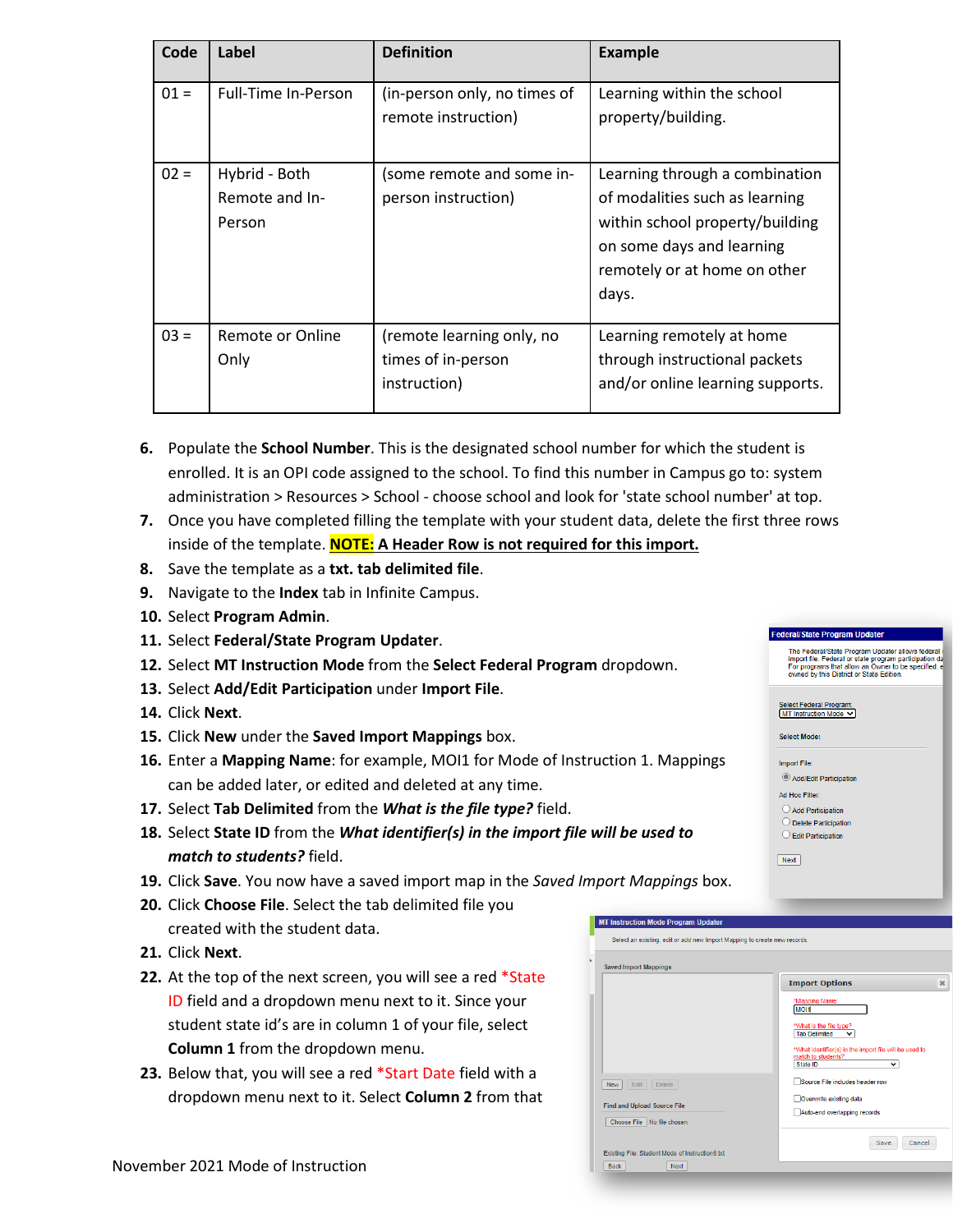dropdown menu. Next to that dropdown menu you will see a **Map Field** button. Click the **Map Field** button. A box will pop-up and a Date Format field with a dropdown menu will appear. Select the *MM/DD/YY or MM/DD/YYYY* option from the list. Click **Save**.

- **24.** Below that, you will see a black **End Date** field with a dropdown menu next to it. Select **Column 3** from that dropdown menu. Next to that dropdown menu you will see a **Map Field** button. Click the **Map Field** button. A box will pop-up and a Date Format field with a dropdown menu will appear. Select the *MM/DD/YY or MM/DD/YYYY* option from the list. Click **Save**.
- **25.** Below that, you will see a red \*Instruction Mode field with a dropdown menu next to it. Select **Column 4** from that dropdown menu. Next to that dropdown menu you will see a **Map Field** button. Click the **Map Field** button. An Instruction Mode Field Map box will appear. This field map will only map according to the modes of instruction listed in your file. For example, if all your students are 01 mode of instruction, then you will only

see the 01 option inside the Instruction Mode Field Map box. If you have all three modes of instruction, 01, 02, and 03, listed in your file, then you will see 01, 02, and 03 listed as options inside the Instruction Mode Field Map box. Map the codes accordingly so that 01 matches 01: Full-time In-Person mode of instruction, 02 matches 02: Hybrid – Both Remote and In-Person more of instruction, and 03 matches 03: Remote or Online Only mode of instruction. Click **Save**.

- **26.** Below that, you will see a red \*Instruction School field with a dropdown menu next to it. Select **Column 5** from the dropdown menu. Since your file should only have 5 columns, there is nothing more to map after this field. Proceed to Test the file.
- **27.** Next, click **Test** to test the file and check for any errors or warnings. If the file contains any errors, fix the errors and re-import and test again. Once it is error free, proceed to Add/Edit Records.
- **28.** Click the **Add/Edit Records** button directly under the **Test** button to import the file. You will receive a pop-up excel sheet with the import results listed within.

| blank and do not create a field mapping if you do not have data | blank. Select the Map Data button to select the action you want | with the Campus field. To batch update a field with the same val |
|-----------------------------------------------------------------|-----------------------------------------------------------------|------------------------------------------------------------------|
| non-required fields.                                            |                                                                 |                                                                  |
| <b>Field Name</b>                                               | <b>Column in Import File</b>                                    |                                                                  |
| *Start Date                                                     | Column <sub>2</sub>                                             |                                                                  |
| <b>End Date</b>                                                 |                                                                 |                                                                  |
| *Instruction Mode                                               |                                                                 |                                                                  |
| *Instruction School                                             | Column <sub>1</sub>                                             |                                                                  |
|                                                                 | Column <sub>2</sub>                                             |                                                                  |
| <b>Run Test or Run Tool</b>                                     | Column <sub>3</sub>                                             |                                                                  |
| Test                                                            |                                                                 |                                                                  |
|                                                                 | Column <sub>4</sub>                                             |                                                                  |
| <b>Add/Edit Records</b>                                         | Column <sub>5</sub>                                             | <b>VFdit Records</b>                                             |
|                                                                 |                                                                 |                                                                  |

Column in Import File

A Field Name

|                                 | <b>Instruction Mode Field Map</b>                                    | × |
|---------------------------------|----------------------------------------------------------------------|---|
| Data File<br><b>Instruction</b> | <b>Campus Instruction Mode</b>                                       |   |
| 01                              | 01: Full-time In-Person (in-person only, no times of remote instruct |   |
| 02                              | 02: Hybrid - Both Remote and In-Person (some remote and some         |   |
| 03                              | 03: Femote or Online Only (remote learning only, no times of in-pe   |   |
|                                 |                                                                      |   |
|                                 |                                                                      |   |
|                                 |                                                                      |   |
|                                 |                                                                      |   |
|                                 | Cancel<br>Save                                                       |   |
|                                 |                                                                      |   |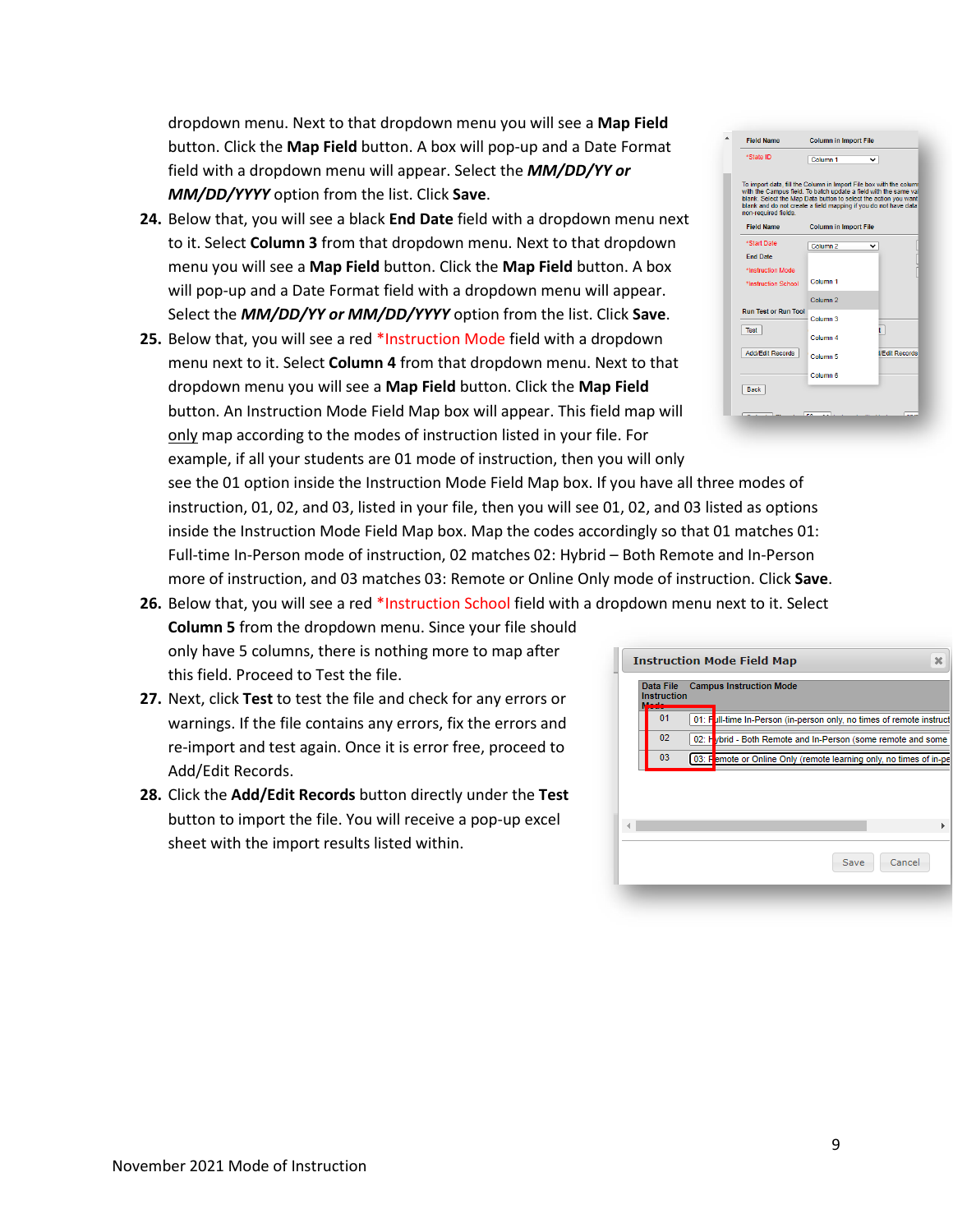# <span id="page-9-0"></span>File Import Method: (End Dating Current Records/Adding Additional Records in Mass)

After the initial import has been done and all students have a mode of instruction record entered, you will eventually need to add an End Date to those records if they do not already have one, and you may also want to add additional records if the mode of instruction changes for a group of students. This process is similar to the above process, *except the map you created will need to be modified to allow you to overwrite/add more records.* Follow steps above by creating your template, then proceed below: NOTE: Student Mode of Instruction State Date *cannot* be modified by this upload process. The Student Mode of Instruction Start Date can be manually updated inside the individual student mode of instruction record.

- **1.** Once you have created your file to import End Dates or add additional records, navigate to the Index> Program Admin> Federal/State Program Updater.
- **2.** Select **MT Instruction Mode** from Select Federal Program.
- **3.** Select **Add/Edit Participation** from Import File.
- **4.** Click **Next**.
- **5.** Click on the Map you previously created listed under the Saved Import Mappings.
- **6.** Click **Edit**.
- **7.** The Mapping Name, file type, and identifier will already be filled in. Check the **Overwrite Existing Data** box then click **Save**. Your Map is now ready to add End Dates and/or enter additional records to preexisting records.
- **8.** Click **Choose File**. Select the file you wish to import.
- **9.** Click **Next**.
- **10.** The mapping of the file should already be set, however, depending on the Modes of Instruction in the file, adjustments may need to be made. Change any mappings settings then proceed to test the file before changing any records.

| <b>Import Options</b>                                                                      | х      |
|--------------------------------------------------------------------------------------------|--------|
| *Mapping Name:                                                                             |        |
| *What is the file type?<br>Comma Delimited V                                               |        |
| *What identifier(s) in the import file will be used to<br>match to students?               |        |
| State ID<br>◡                                                                              |        |
| Source File includes header row<br>Overwrite existing data<br>Auto-end overlapping records |        |
| Save                                                                                       | Cancel |
|                                                                                            |        |

- **11.** Click **Test** to test the file and check for any errors or warnings. If the file contains any errors, fix the errors and re-import and test again. Once it is error free, proceed to Add/Edit Records.
- **12.** Click the **Add/Edit Records** button directly under the **Test** button to import the file. You will receive a pop-up excel sheet with the import results listed within.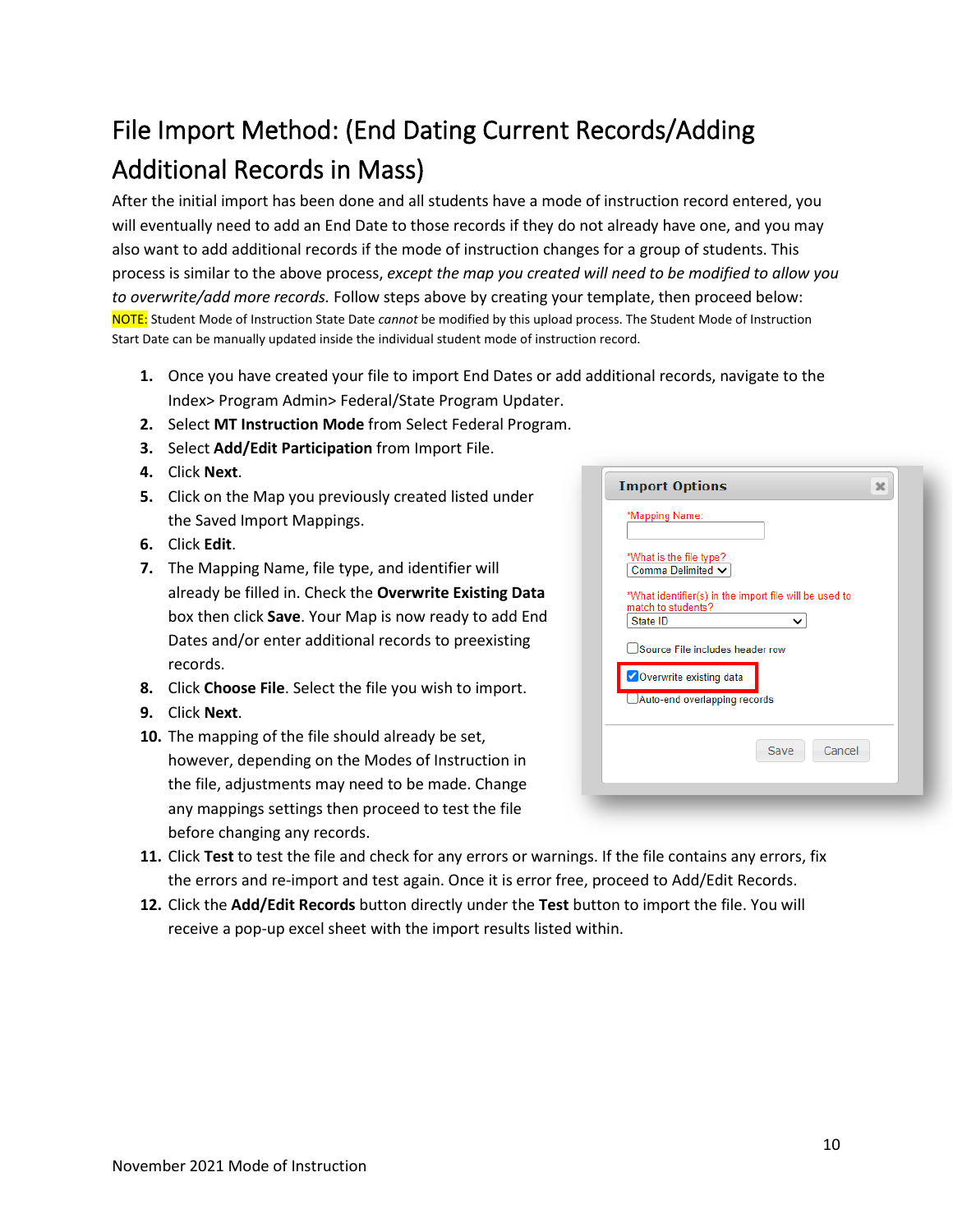## <span id="page-10-0"></span>Setting School Mode of Instruction

Path: Index > System Administration > Resources > School

Setting a school's Mode of Instruction is done by accessing the school's history record. Within the School Editor screen, all schools within the district will be listed. Districts determine what Modes of Instruction are offered to students. All districts can manually set the school Mode of Instruction. There is no file import for this process.

- **1.** Navigate to the **Index**.
- **2.** Select **System Administration**.
- **3.** Select **Resources**.
- **4.** Select **School**.
- **5.** Select the plus sign next to the school from your list of schools.
- **6.** The school history records will drop below the school's name: select the *Original Record*, but do not enter any info into this record, instead select **New School History** at the top to create a new history record for your school.
- **7.** Enter an **Effective Date** for the new school history record.
- **8.** Inside the new school history record, under the field labeled **Instruction Mode**, there are three drop-downs:
	- a. Remote or Online Only (no in-person or hybrid instruction)
	- b. Hybrid Both remote and In-Person (some remote and some in-person instruction)
	- c. Full-Time In-Person (no online or hybrid instruction)
- **9.** Select *each* of the Instruction Modes listed and choose the options below that correspond to the particular form of Instruction Mode. For example:
	- a. AS: Offered to All Students
	- b. SS: Offered to Some Students
	- c. NO: Not Offered
- **10.** Each Mode of Instruction should be set to one of the three options, either **AS**, **SS**, or **NO**. One example may look like this:

| NO: Not Offered                                       | Remote or Online Only (no in-person or hybrid instruction)                      |
|-------------------------------------------------------|---------------------------------------------------------------------------------|
|                                                       | $\check{ }$                                                                     |
|                                                       | Hybrid - Both Remote and In-Person (some remote and some in-person instruction) |
| AS: Offered to All Students                           | $\check{ }$                                                                     |
| Full-time In-Person (no online or hybrid instruction) |                                                                                 |
| <b>NO: Not Offered</b>                                |                                                                                 |
|                                                       | - Modified by: Administrator. System 09/29/2021 08:09                           |

**11.** Click **Save School History** (top of screen) when finished.



|                        | <b>Edgerton School (0412) School History</b><br><b>Original Record</b>            |                                              |                              |
|------------------------|-----------------------------------------------------------------------------------|----------------------------------------------|------------------------------|
|                        | Program Participation                                                             |                                              |                              |
|                        | Title 1                                                                           |                                              | Title III                    |
|                        | <b>Schoolwide Program</b>                                                         |                                              |                              |
|                        |                                                                                   |                                              |                              |
|                        | <b>RCCI School</b>                                                                |                                              |                              |
|                        |                                                                                   |                                              |                              |
|                        | <b>USDA Programs</b>                                                              |                                              |                              |
| dger<br>rigina         | School Breakfast Program(SBP)                                                     | Program(NSLP)                                | <b>National School Lunch</b> |
| - Pro                  | Provision                                                                         | <b>Provision Type</b>                        | <b>Provision Base</b>        |
| Titl<br>S <sub>c</sub> | <b>SBP</b>                                                                        | <b>NSLP</b>                                  | Year                         |
|                        |                                                                                   |                                              |                              |
| RC                     | <b>Instruction Mode</b>                                                           |                                              |                              |
|                        | Remote or Online Only (no in-person or hybrid instruction)                        |                                              |                              |
| USI                    |                                                                                   |                                              |                              |
| Sch                    | Hybrid - Both Remote and In-Person (some remote and so <mark>m</mark> e in-person |                                              |                              |
|                        |                                                                                   |                                              |                              |
|                        | Full-time In-Person (no online or hybrid instruction)                             |                                              |                              |
| Pro                    |                                                                                   |                                              |                              |
|                        |                                                                                   |                                              |                              |
|                        | Instruction Mode                                                                  |                                              |                              |
|                        | Remote or Online Only (no in-person or hybrid instruction)                        |                                              |                              |
|                        |                                                                                   |                                              |                              |
|                        |                                                                                   | (some remote and some in-person instruction) |                              |
|                        | AS: Offered to All Students                                                       | prid instruction)                            |                              |
|                        | SS: Offered to Some Students                                                      |                                              |                              |
|                        | NO: Not Offered                                                                   |                                              | - Modified by: Unknow        |
|                        |                                                                                   |                                              |                              |
|                        |                                                                                   |                                              |                              |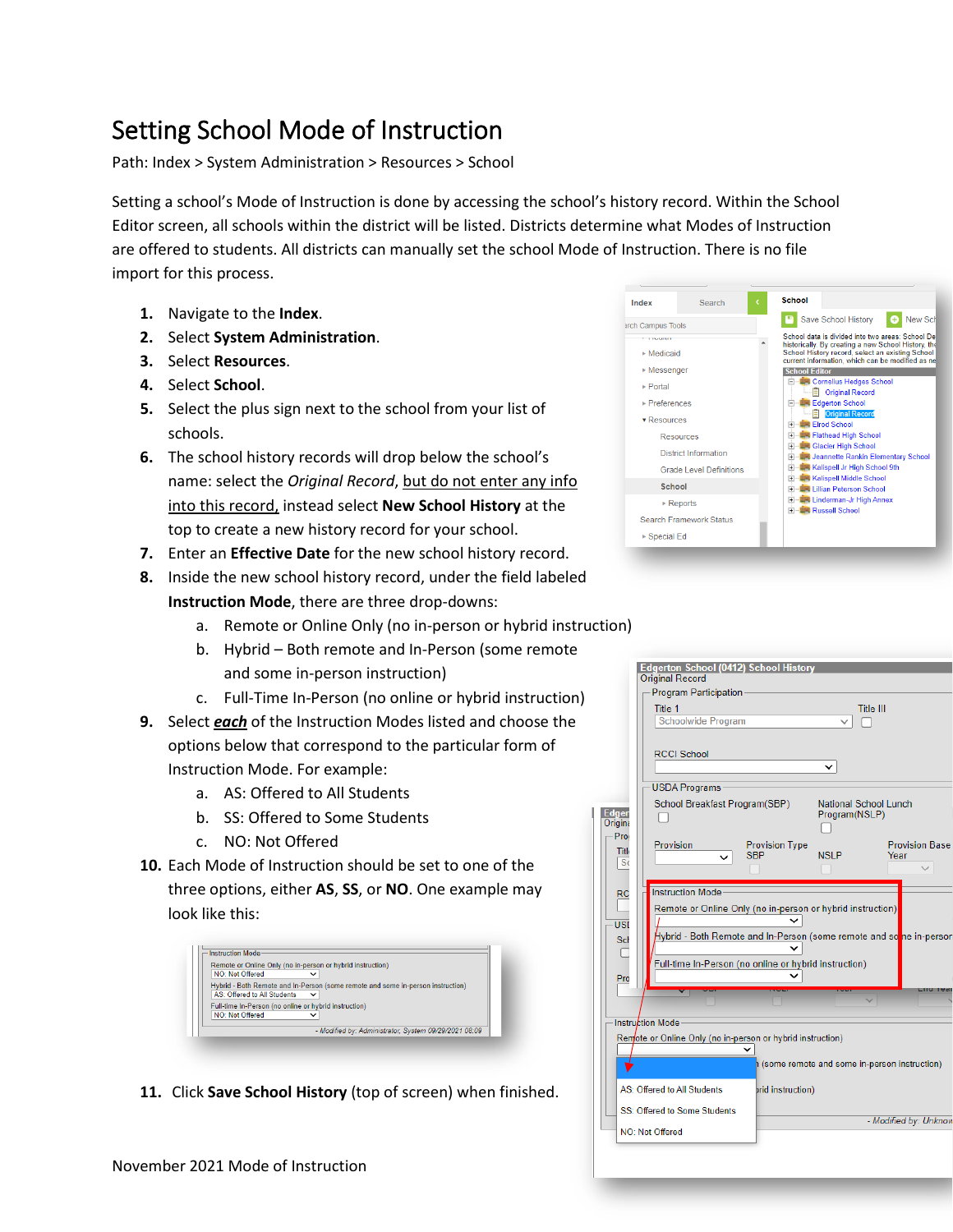### <span id="page-11-0"></span>Resync to State

After importing or entering student mode of instruction records, it is best practices to perform a data resync to the state level.

Path: Index > System Administration > Data Utilities > Resync State Data

- **1.** Navigate to the **Index** tab.
- **2.** Select **System Administration**.
- **3.** Select **Data Utilities.**
- **4.** Select **Resync State Data**.
- **5.** Check the box corresponding to **InstructionMode**.
- **6.** Click **Send Resync**.

### <span id="page-11-1"></span>Student and School Mode of Instruction Report/Ad Hocs

A report is available to view student's and school's Modes of Instruction which can be viewed by collection count dates. There are also some ad hocs available in the State Published Ad Hoc Folder to help with viewing this data.

Path: Index > MT State Reporting > Mode of Instruction Collections

- **1.** Navigate to the **Index**.
- **2.** Select **MT State Reporting**.
- **3.** Select **Mode of Instruction Collections**.
- **4.** Select the year from the **Select School Year** drop-down menu.
- **5.** The **Collection Dates** fields will automatically fill depending on the year selected from the S**elect School Year** field, however, *they may not always reflect the correct count dates, so double check those for accuracy.*
- **6.** Select the school(s) from the **Select School(s)** field to include in the report.
- **7.** Select the grade(s) to include in the report.
- **8.** Select the **Format**.
- **9.** Click **Generate Report**.

| Search Campus Tools<br><b>District Information</b><br>Grade Level Definitions                                                                                                                                                                   | Montana will be collecting Mode of Instruction data for students 3 times each year during the following collections:<br>- Fall Enrolment Count, First Monday in October<br>- Test Window Enrollment, Early April (Refer to the AIM Collection Schedule to set the exect date)<br>- End of Year, Last Instructional Day of the year.<br>This report provides districts with a view of the data that will be collected by the State.                                                                                                                                                                      |
|-------------------------------------------------------------------------------------------------------------------------------------------------------------------------------------------------------------------------------------------------|---------------------------------------------------------------------------------------------------------------------------------------------------------------------------------------------------------------------------------------------------------------------------------------------------------------------------------------------------------------------------------------------------------------------------------------------------------------------------------------------------------------------------------------------------------------------------------------------------------|
| School<br>- Reports<br>Search Framework Status<br>» Special Ed<br>» Student<br>» Student Portfolio<br>+ User Security<br>» FRAM<br>* MT State Reporting<br><b>MT Data Upload</b>                                                                | <b>Collections Dates</b><br><b>Soloct School Your</b><br>2021-2022<br><b>Fall Enrolment Count:</b><br>10/04/2021<br>Select School(s)<br>Test Window Forelinent<br>04/01/2022<br>Comelius Hedges Schrol<br><b>End of Your</b><br>06/30/2022<br><b>Edgerton School</b><br><b>Fired School</b><br><b>Flathead High School</b><br><b>Salari Students</b><br>Glacier High School<br>All Grades<br>C Grade<br>Jeannette Rankin Elementary School<br>PK<br>Kaliscell Middle School<br><b>Gels</b><br>Lillian Peterson School<br><b>Gets</b><br><b>Russell School</b><br>KF<br>$\checkmark$<br>Clari Her Filter |
| <b>MT Fatracts</b><br><b>TEAMS Extract</b><br><b>MT Transcript Extract</b><br>MT Count Date Attendance<br>MT EOY Attendance Totals<br><b>MT EWS</b><br>Impact Aid Enrollmont Count<br>Mode of Instruction Collections<br>· Data Integrity Tools | <b>Enamati</b><br>CSV (State Fermat) ~<br>CTRL-click or SHIFT-click to select multiple<br>Generate Report<br><b>Submit to Batch</b><br>Refresh Show top 50<br>V Iasks submitted between 09/21/2021<br>Tel. and 19/20/2021 Tel.<br><b>Batch Queue List</b><br><b>Cusued Time</b><br>Report Title<br>Steam<br>Download                                                                                                                                                                                                                                                                                    |

### <span id="page-11-2"></span>Note: Deleting Student Mode of Instruction Records in Mass

There is a process available for deleting student level modes of instruction records in mass. This may be desired if all your students had a mode of instruction record entered with the wrong Start Date. Start Dates cannot be overwritten by using the steps outlined in this user guide. To delete a group of students records at the same time, contact the **AIM Unit** for guidance.